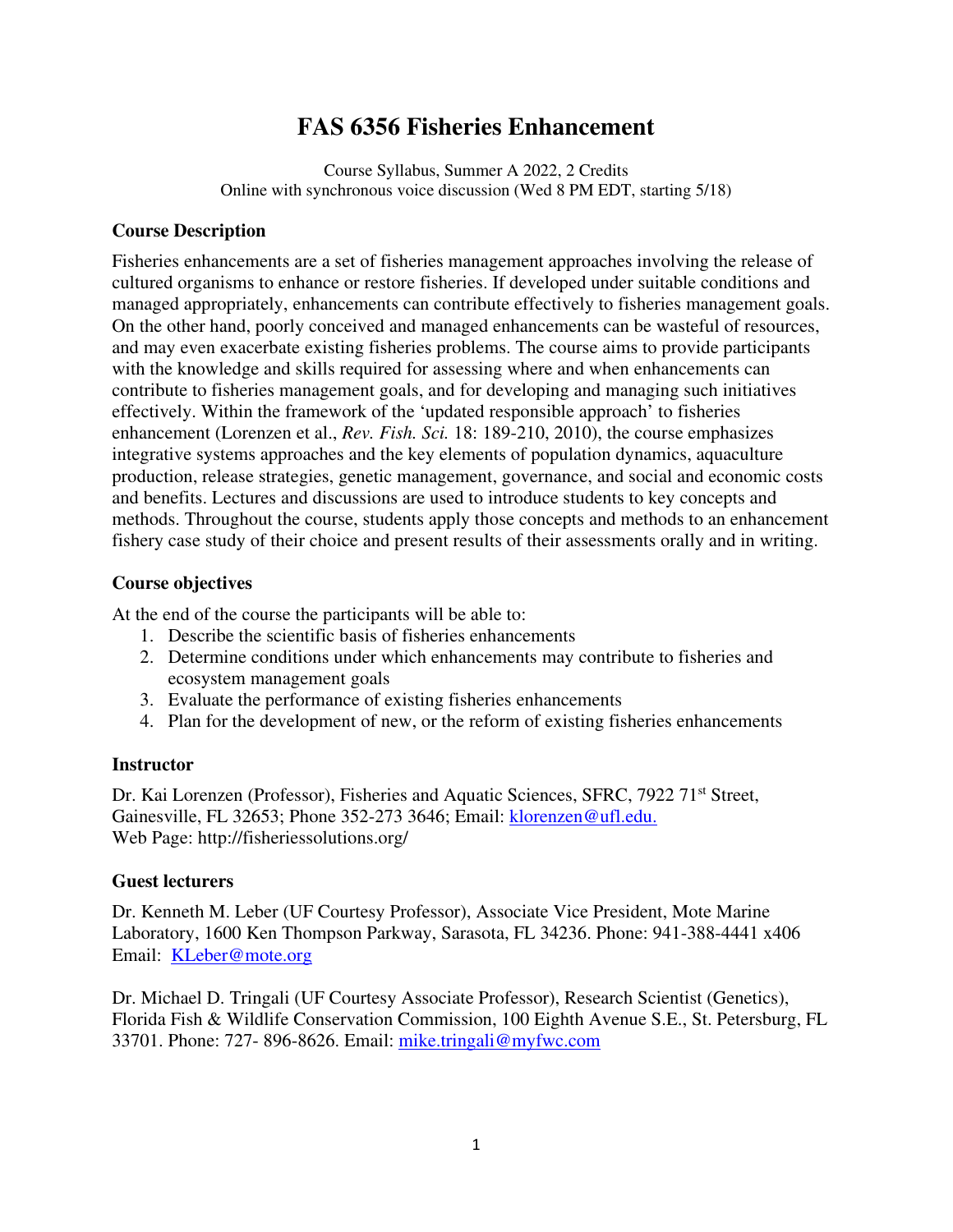#### **Distance delivery**

The class will be offered fully online.

All lectures and tutorials are available as Mediasite recordings.

Students must upload a personal introduction clip and workshop presentations via the VoiceThread system and participate in a weekly online, synchronous discussion meeting that will be scheduled at the start of class.

All participants are encouraged to maintain contact and discuss questions throughout the course using a suitable means agreed upon at the start of class (e.g. Canvas chat room).

#### **E-learning support**

Canvas site will be available

#### **Format, Evaluation and Feedback**

Classes will consist of lectures with discussions, independent coursework, and workshops. Throughout the course, students will analyze and prepare a development plan for a fisheries enhancement of their choice. The case study enhancement may be already operational, in development, or proposed.

Grades will be allocated as: A (93 - 100 %), A- (90 - 92 %), B+ (86 - 89 %), B (82 - 85 %), B- $(78 - 81\%)$ , C+  $(74 - 77\%)$ , C  $(67 - 73\%)$ , C-  $(63 - 66\%)$ , D+  $(59 - 62\%)$ , D $(55 - 58\%)$ , D- $(51 - 52\%)$  $-54\%$ , E (< 50 %).

Click here for UF grading information for students: http://www.registrar.ufl.edu/hubstudents.html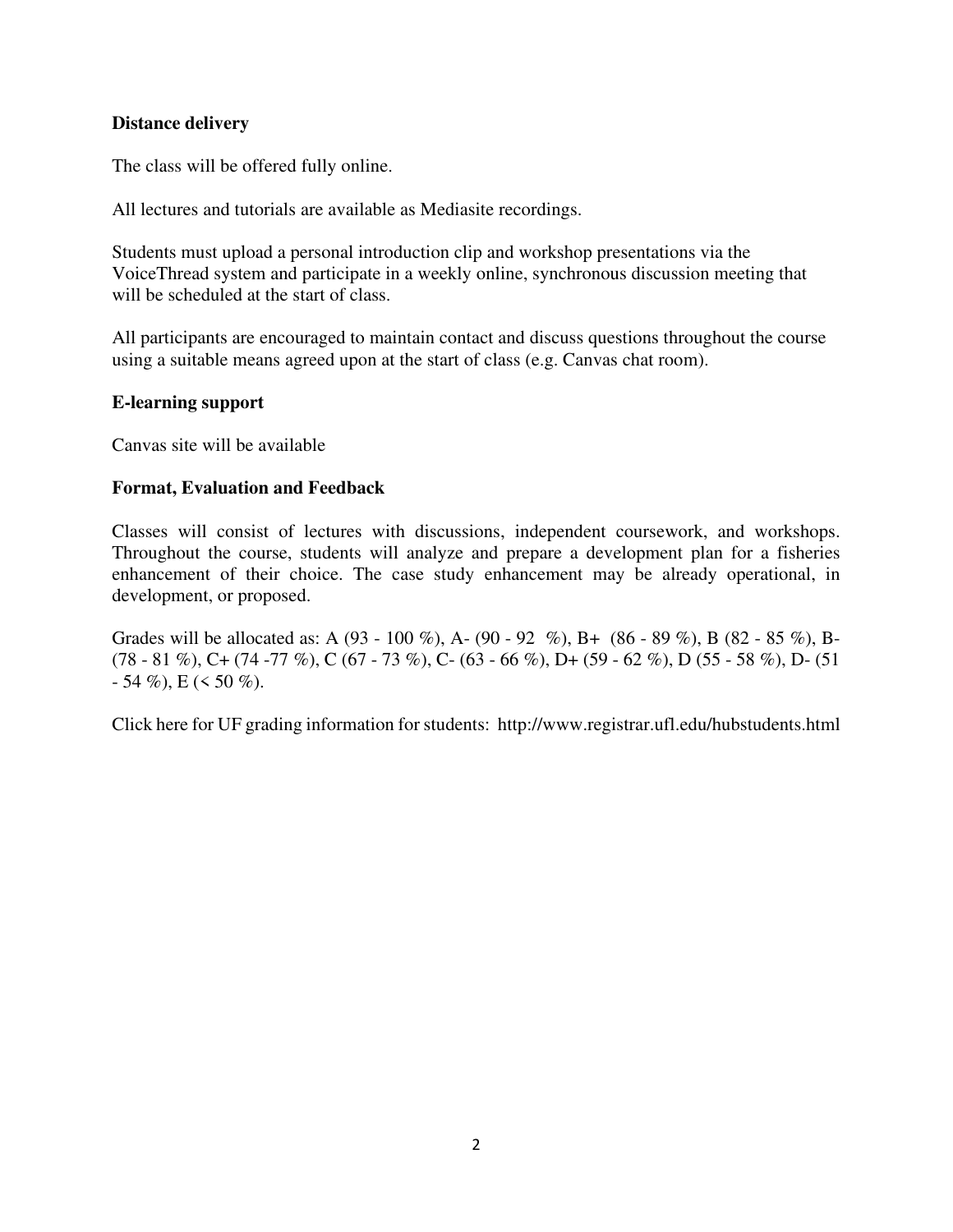#### **Coursework with due dates**:

| <b>Due Date</b> | <b>Activity</b>                                            | % of total<br>grade |
|-----------------|------------------------------------------------------------|---------------------|
| 5/15/2022       | Discuss and confirm case study and syllabus                | 5                   |
| 5/22//2022      | System overview & governance presentation                  | 15                  |
| 5/29/2022       | Quantitative assessment presentation                       | 15                  |
|                 | <b>EnhanceFish Exercise</b>                                |                     |
| 6/5/2022        | Genetics & aquaculture presentation                        | 15                  |
|                 | Genetics Exercise                                          |                     |
| 6/12//2022      | Release strategy and ecological<br>impacts<br>presentation | 15                  |
| 6/17/2022       | Summary of assessment and recommendations                  | 15                  |
| Throughout      | Participation in class                                     |                     |
| Total           |                                                            |                     |

Further details on course work requirements including grading criteria is provided below.

# **Helping Resources**

Students experiencing crises or personal problems that interfere with their general well-being are encouraged to utilize the university's counseling resources. Both the Counseling Center and Student Mental Health Services provide confidential counseling services at no cost for currently enrolled students. Resources are available on campus for students having personal problems or lacking clear career or academic goals, which interfere with their academic performance.

University Counseling Center, 301 Peabody Hall, 392-1575, www.counsel.ufl.edu Career Resource Center, CR-100 JWRU, 392-1602, www.crc.ufl.edu/ Student Mental Health Services, Rm. 245 SHCC, 392-1171, www.shcc.ufl.edu/smhs/ Alcohol and Substance Abuse Program (ASAP); Center for Sexual Assault / Abuse Recovery & Education (CARE); Eating Disorders Program; Employee Assistance Program; Suicide Prevention Program

## **UF Honor Code**

As a result of completing the registration form at the University of Florida, every student has signed the following statement: "I understand that the University of Florida expects its students to be honest in all their academic work. I agree to this commitment to academic honesty and understand that my failure to comply with this commitment may result in disciplinary action up to and including expulsion from the University." The instructors of this course fully support the intent of the above statement and will not tolerate academic dishonesty. We, the members of the University of Florida Community, pledge to hold ourselves and our peers to the highest standards of honesty and integrity. Read more: http://www.dso.ufl.edu/students.php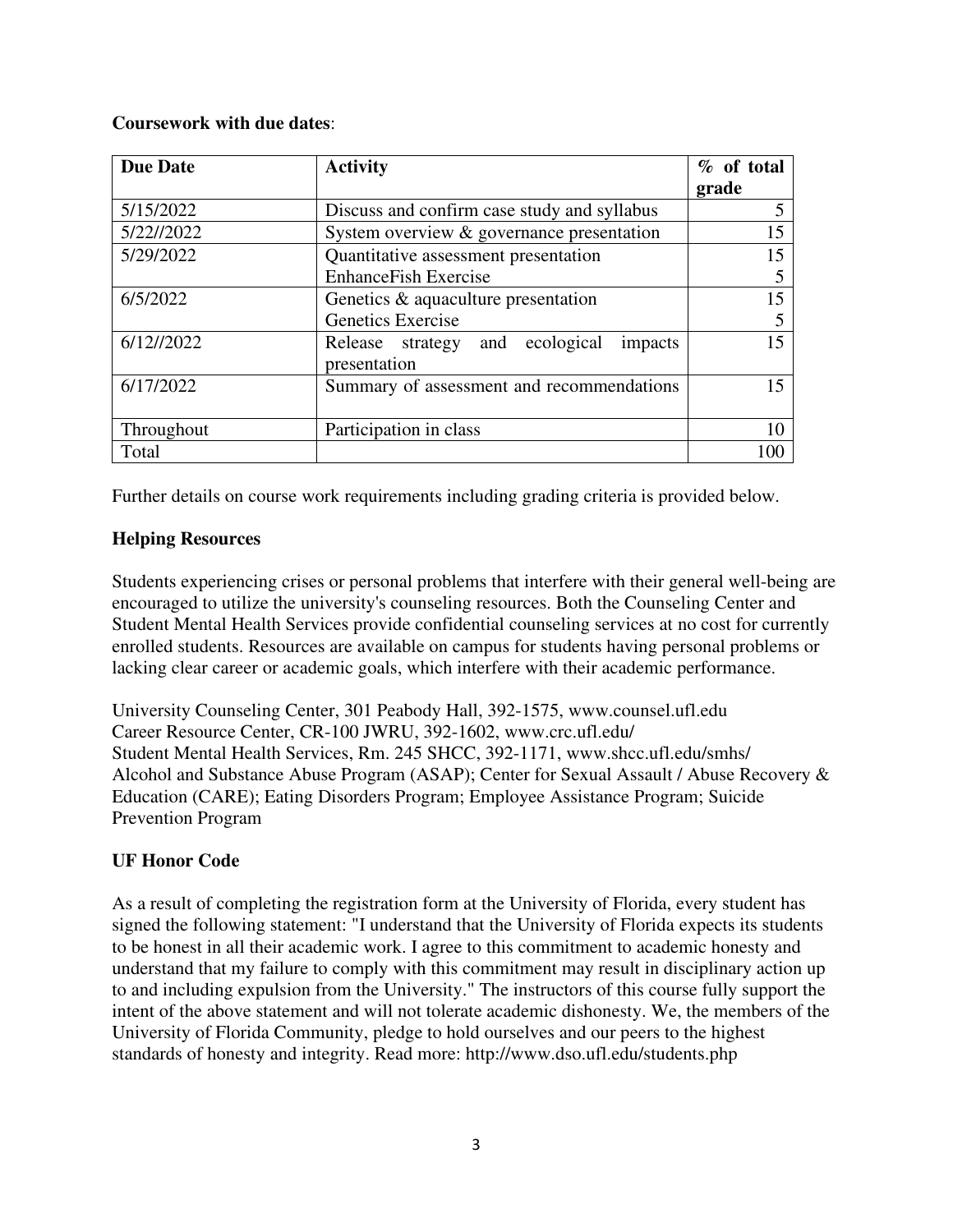# **Course Schedule Overview**

| <b>Date</b> | <b>Objectives, Lectures and Activities</b>                                                                                                                                                                                                                                                             |
|-------------|--------------------------------------------------------------------------------------------------------------------------------------------------------------------------------------------------------------------------------------------------------------------------------------------------------|
| Week 1      | Objectives: Learn about fisheries enhancements and the Responsible Approach;<br>introduce yourself and your case study.                                                                                                                                                                                |
|             | Watch:<br>Lecture 1: Introduction to fisheries enhancements and the 'Responsible'<br>Approach' (K. Lorenzen)<br>Lecture 2: Understanding enhancement fisheries systems (K. Lorenzen)                                                                                                                   |
|             | Do:<br>Upload personal introduction clip to VoiceThread<br>Select case study enhancement and collate basic information on it<br>Confirm case study selection and understanding of course requirements<br>with instructor (telephone or Skype)<br>Upload introduction to your case study to VoiceThread |
| Week 2      | Objectives: Learn about population dynamics of fisheries enhancements and<br>aquaculture production; present systems overview and governance analysis for<br>your case study.                                                                                                                          |
|             | Watch:<br>Lecture 3: Population dynamics and quantitative assessment of stocked fisheries<br>(K. Lorenzen)<br>Tutorial 1: Population dynamics and quantitative assessment of stocked fisheries<br>(K. Lorenzen)<br>Lecture 4: Aquaculture production for enhancement (K. Lorenzen)                     |
|             | Do:<br>Check out the other participant's introduction clips<br>Provide feedback on other student's presentation on VoiceThread and/or<br>in chat room<br>Upload system overview & governance presentation on VoiceThread                                                                               |
| Week 3      | Objectives: Learn about genetic management of fisheries enhancements and<br>about social/economic aspects; present quantitative assessment for your case<br>study.                                                                                                                                     |
|             | Watch:<br>Lecture 5: Genetic aspects of fisheries enhancement & genetic resource<br>management I (M.D. Tringali)<br>Lecture 6: Genetic aspects of fisheries enhancement & genetic resource<br>management II (M.D. Tringali)<br>Lecture 7: Economic and social analysis of enhancements (C.M. Adams)    |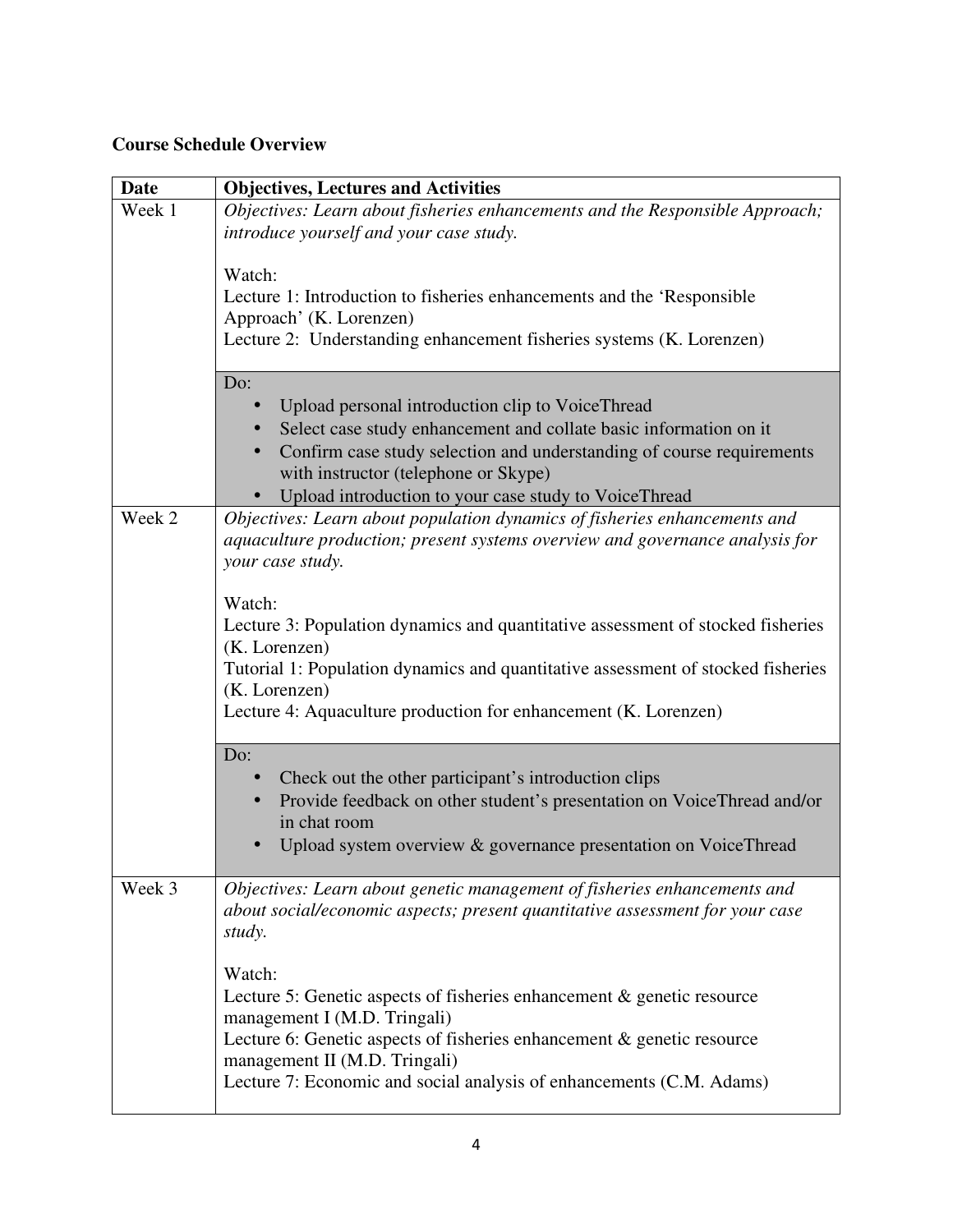|        | Do:<br>Provide feedback on other student's presentation on VoiceThread and/or<br>in chat room<br>Upload quantitative assessment presentation on VoiceThread<br>Submit EnhanceFish modeling exercise as Word Doc on Canvas                                                                                                                                                       |
|--------|---------------------------------------------------------------------------------------------------------------------------------------------------------------------------------------------------------------------------------------------------------------------------------------------------------------------------------------------------------------------------------|
| Week 4 | Objectives: Learn about release strategies for fisheries enhancement; present on<br>genetic and aquaculture production aspects of your case study.<br>Watch:<br>Lecture 8: Release strategies, empirical evaluation and the use of tagging<br>programs I (K.M. Leber)<br>Lecture 9: Release strategies, empirical evaluation and the use of tagging<br>programs II (K.M. Leber) |
|        | Do:<br>Provide feedback on other student's presentation on VoiceThread and/or<br>in chat room<br>Upload genetics and aquaculture presentation on VoiceThread<br>Submit genetics exercise as Word Doc on Canvas                                                                                                                                                                  |
| Week 5 | Objectives: Learn about the history of fisheries enhancements; present on<br>release strategies and adaptive management for your case study and submit a<br>draft summary.<br>Watch:<br>Lecture 10: History of enhancement (K.M. Leber)                                                                                                                                         |
|        | Things to do:<br>Provide feedback on other student's presentation on VoiceThread and/or<br>in chat room<br>Upload release strategy and ecological impacts presentation on<br>VoiceThread<br>Submit draft summary of assessment and recommendations as Word Doc<br>on Canvas                                                                                                     |
| Week 6 | Objective: Finalize summary of your case study.                                                                                                                                                                                                                                                                                                                                 |
|        | Do:<br>Submit final summary of analyses and recommendations together with<br>PowerPoint files of all your presentation by email to klorenzen@ufl.edu                                                                                                                                                                                                                            |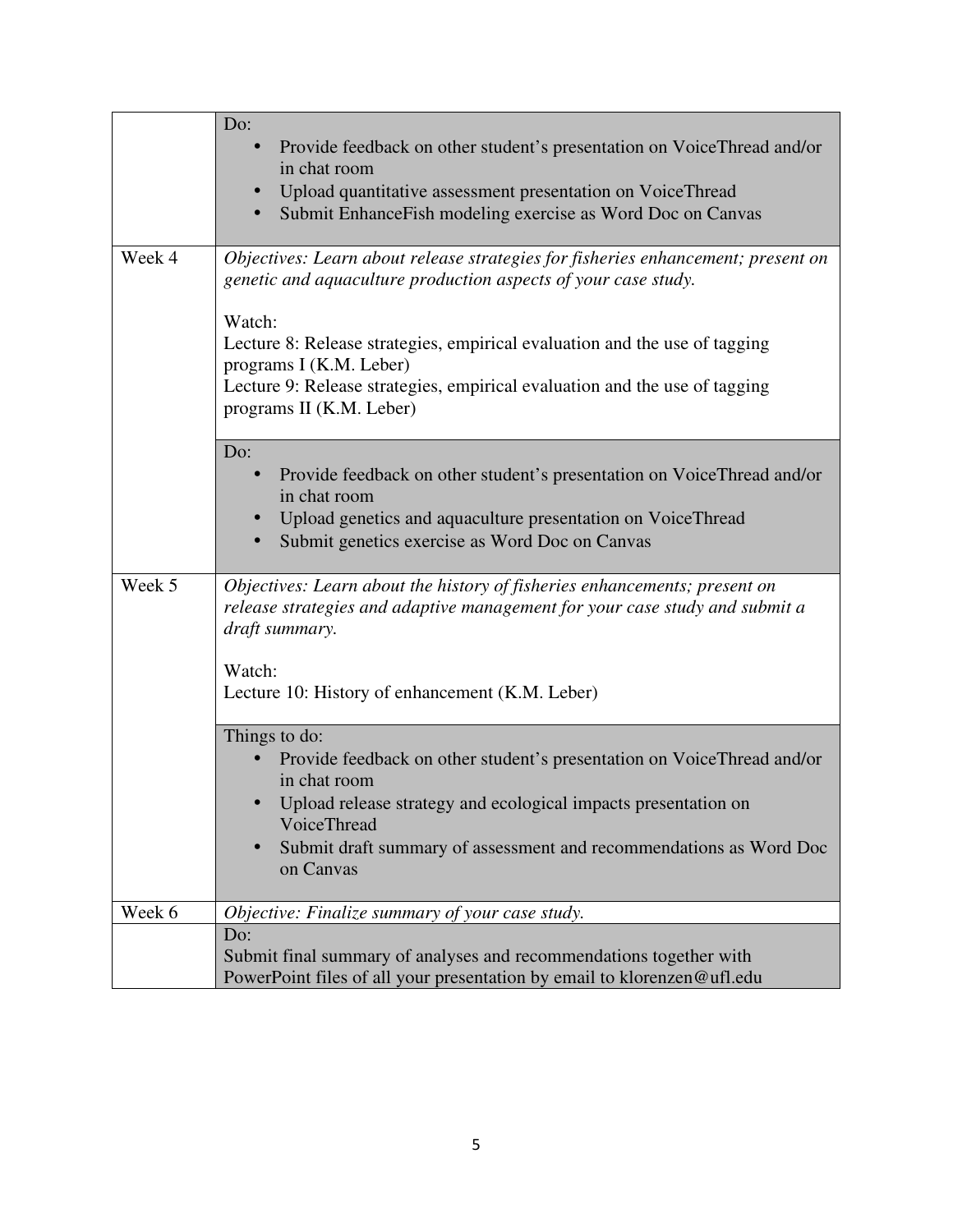#### **Course Schedule Details and Key Readings**

#### Week 1

Select case study enhancement. Confirm case study selection and understanding of course requirements with instructor. Collate basic information on case study fishery and prepare initial presentation.

*Selection of case study:* You may select any fisheries enhancement, located anywhere in the world, whether proposed, in development, or fully operational. The only requirement is that you should be able to gain good information on this fishery enhancement from published material, professional contacts (e.g. fisheries or hatchery managers, scientists), or your own professional work. Different types of information will be available for different fisheries: for some proposed marine enhancements, there may quantitative assessments of the wild stock but not experimental hatchery or release data. For others, there may be experimental release data but little information on the wild stock or the fishery. It is fine if the information available for your case study fishery is unbalanced in this way (you will develop plausible scenarios and research plans for areas where the information is limited), but DO NOT select a case study for which there is very little information on anything! A Fisheries Enhancement Case Study Information Checklist is provided to help you with information collection.

## *Lecture 1: Introduction to fisheries enhancements and the 'Responsible Approach'* (K. Lorenzen)

Definition and status of fisheries enhancements, typology of enhancement systems: restocking, stock enhancement, etc.; Responsible Approach.

Lorenzen, K. (2014) Understanding and managing enhancements: why fisheries scientists should care. Journal of Fish Biology 85: 1807-1829.

Lorenzen, K., Leber, K.M. & Blankenship, H.L. Responsible approach to marine stock enhancement: an update. Reviews in Fisheries Science 18: 189-210. (2010)

Paquet, P. J. Flagg, T. Appleby, A. Barr, J. Blankenship, L. Campton, D. Delarm, M. Evelyn, T. Fast, D. Gislason, J. Kline, P. Maynard, D. Mobrand, L. Nandor, G. Seidel, P. & Smith, S. (2011) Hatcheries, Conservation, and Sustainable Fisheries—Achieving Multiple Goals: Results of the Hatchery Scientific Review Group's Columbia River Basin Review. Fisheries 36(11): 547-561.

#### *Lecture 2: Understanding enhancement fisheries systems* (K. Lorenzen)

Why we need to understand enhancement fisheries systems; what can we learn from case studies?, components of enhancement fisheries system; framework for analysis; application of framework.

Lorenzen, K. (2008) Understanding and managing enhancement fisheries systems. Reviews in Fisheries Science 16:10-23.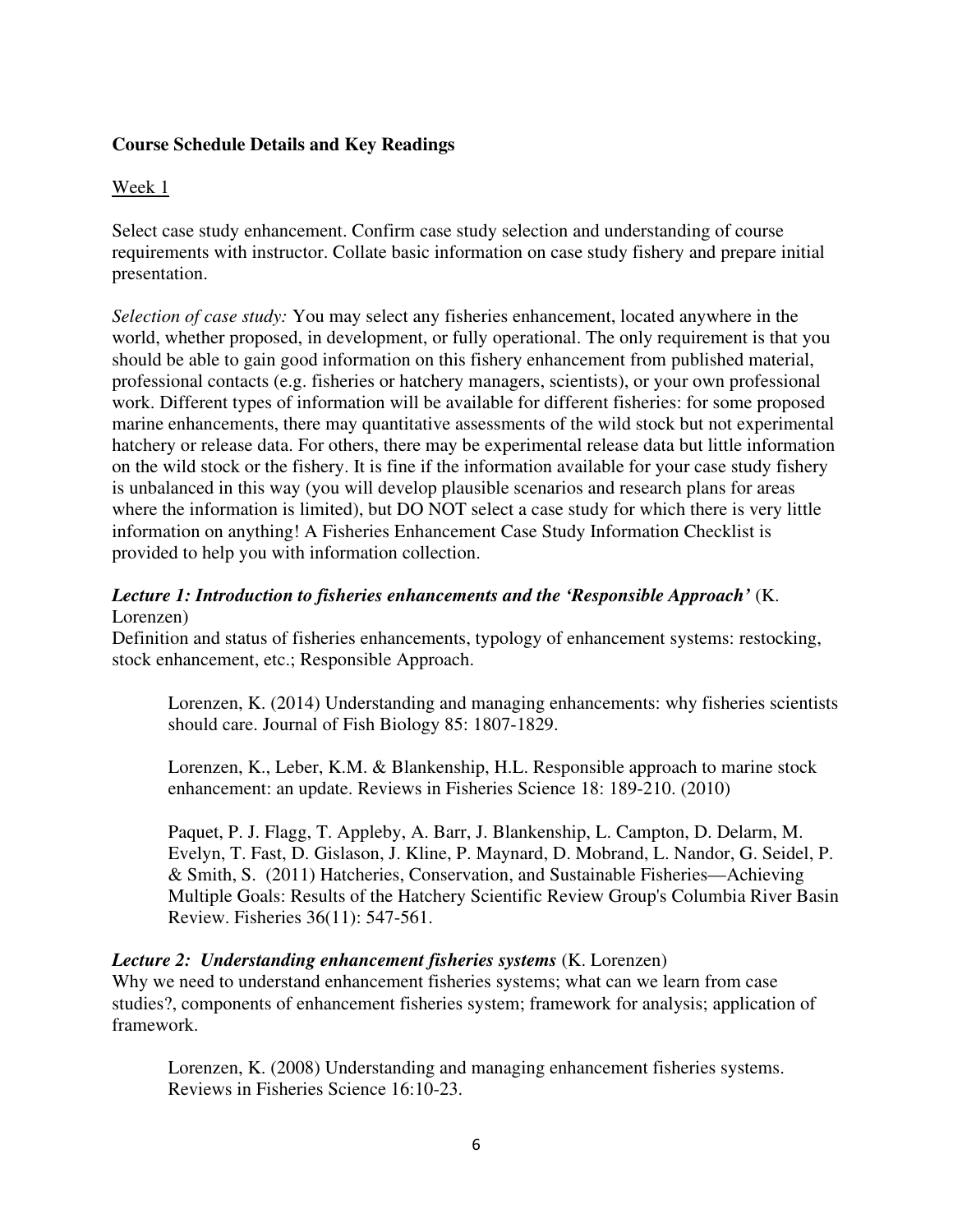#### Week 2

*Lecture 3: Population dynamics and quantitative assessment of stocked fisheries* (K. Lorenzen) Fish life histories and population dynamics; a basic stock enhancement model; dynamics of ranching, stock enhancement, restocking, etc.; quantitative assessment; how to get the data: comparative studies, stock assessments, release experiments.

Lorenzen, K. (2005) Population dynamics and potential of fisheries stock enhancement: practical theory for assessment and policy analysis. Philosophical Transactions of the Royal Society B 360: 171-189.

Lorenzen, K. (2006) Population management in fisheries enhancement: gaining key information from release experiments through use of a size-dependent mortality model. Fisheries Research 80: 19-27.

*Tutorial 1: Population dynamics and quantitative assessment* (K. Lorenzen) Students use the *EnhanceFish* package to analyze the dynamics of case study fisheries.

Medley, P.A.H. & Lorenzen, K. (2006) *EnhanceFish*: A decision support tool for aquaculture-based fisheries enhancement. Open-source freeware, available from http://fisheriessolutions.org/projects/global/enhancefish/. (*EnhanceFish* is a Windows package, but runs on a Mac when you install a Windows emulator such as https://www.parallels.com/products/desktop/, available as a free trial version).

#### *Lecture 4: Aquaculture production for fisheries enhancement* (K. Lorenzen) Fish culture, domestication and feralization; managing domestication effects; promoting seed quality: environmental enrichment, life skills training, etc.; transport and release.

Lorenzen, K., Beveridge, M.C.M. & Mangel, M. (2012) Cultured fish: integrative biology and management of domestication and interactions with wild fish. Biological Reviews 87: 639-660.

Olla, B. L., M. W. Davis and C. H. Ryer. (1998) Understanding how the hatchery environment represses or promotes the development of behavioral survival skills. Bulletin of Marine Science 62: 531-550.

## Week 3

# *Lectures 5 & 6: Genetic resource management for programs of stock enhancement and restocking* (M.D. Tringali)

Evolution and genetic structure of wild and cultured fish populations; genetic impacts of transfer into aquaculture; alternative goals of management; genetic management for stock enhancement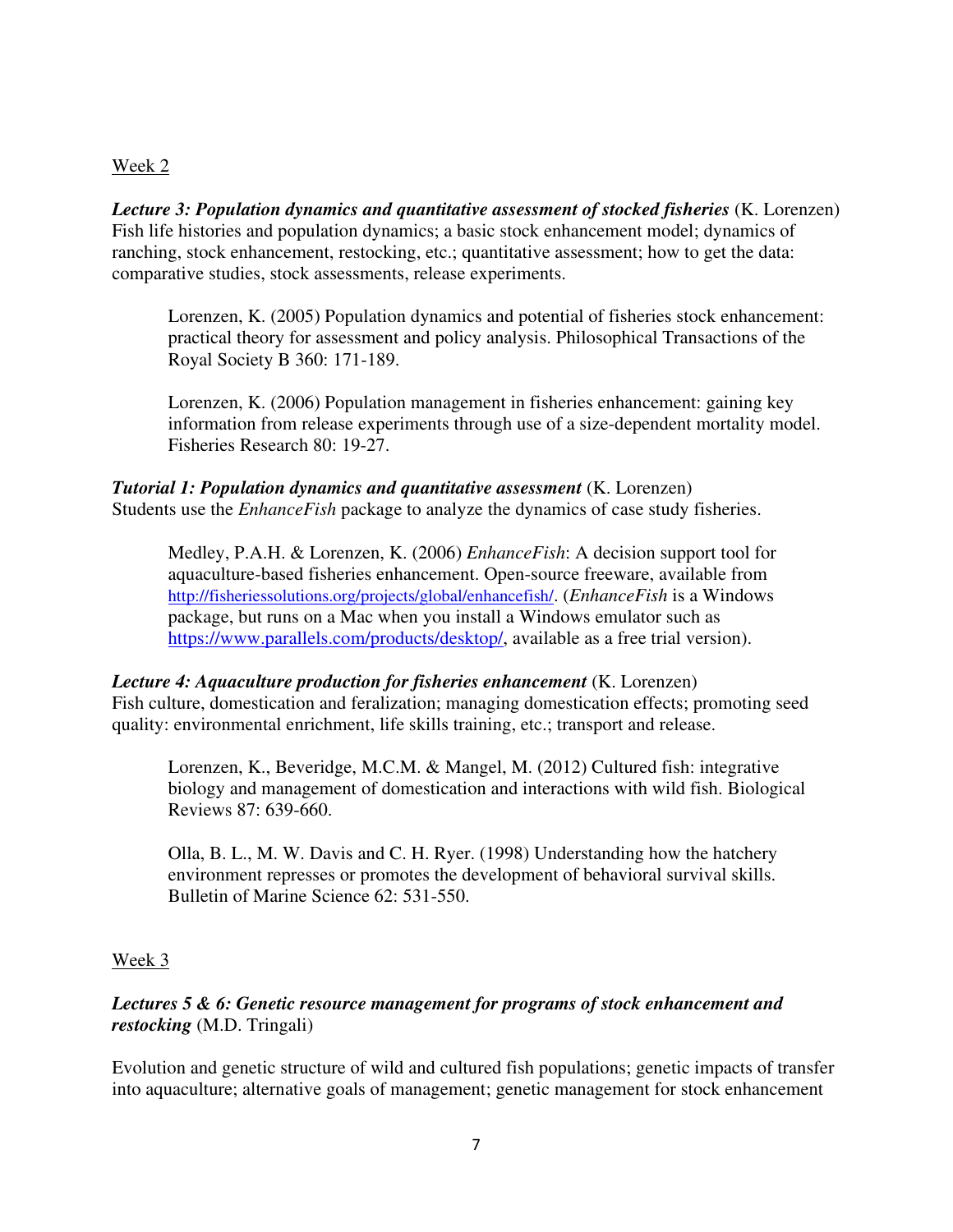and conservation; genetic management for culture-based fisheries and ranching; genetic impacts of releases on natural populations; overview of FL genetics policy.

Tringali, M. D., T. M. Bert, F. Cross, J. W. Dodrill, L . M. Gregg, W. G. Halstead, R. A. Krause, K. M. Leber, K. Mesner, W. Porak, D. Roberts, R. Stout and D. Yeager (2007) Genetic Policy for the Release of Finfishes in Florida. Florida Fish and Wildlife Conservation Commission, Florida.

#### *Lecture 7: Economic and social analysis of enhancements* (C.M. Adams) Economic analysis of fisheries enhancements, recreational fisheries, impacts on livelihoods

Whitmarsh, D. (2001) Economic analysis of marine ranching. CEMARE Research Paper 152, 22 pp.

## Week 4

#### *Lectures 8 & 9: Release strategies, empirical evaluation and the use of tagging programs* (K.M. Leber)

Historical approaches to planning release strategies; release variables: critical uncertainties; experimental assessment of release strategies; empirical generalizations about release success; challenges to implementing responsible release strategies

**Leber, K. M.**, N. P. Brennan and S. M. Arce. (1998) Recruitment patterns of juvenile, cultured Pacific threadfin, *Polydactylus sexfilis* (Polynemidae), released along sandy marine shores in Hawaii. Bulletin of Marine Science 62(2):389-408.

Leber, K. M. and H. L. Blankenship. 2011. How Advances in Tagging Technology Improved Progress in a New Science: Marine Stock Enhancement. American Fisheries Society Symposium 76:1-12.

# Week 5

## *Lecture 10: History of enhancement* (K.M. Leber)

History of marine fisheries enhancements and the development of enhancement science.

Leber, K.M. (2013) Marine fisheries enhancement: Coming of age in the new millennium. *In:* Paul Christou et al. (eds) *Sustainable Food Production*. DOI 10.1007/978-1-4614-5797-8, Springer Science+Business Media, New York.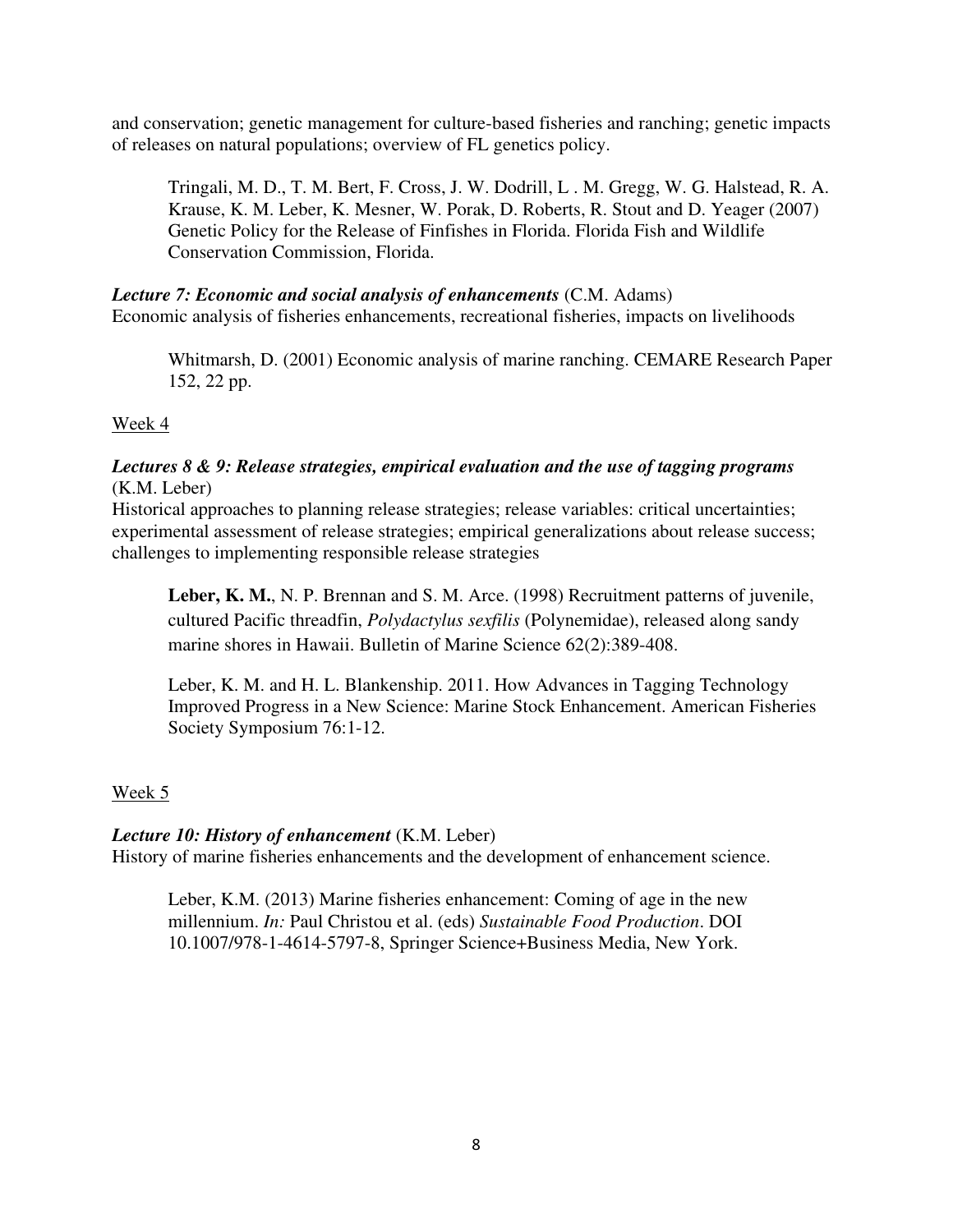## **Coursework**

## Initial discussion on course requirements and choice of case study enhancement.

Discuss the course work requirements and your choice of case study enhancement with the instructor, in person or by telephone or Skype. Confirm by email that you have discussed and understood the course requirements, and your choice of case study enhancement.

Grading criteria: Comprehension of coursework requirements, consideration of criteria for selecting a case study enhancement, student is proactive in identifying a case study and seeking clarification of requirements and criteria as appropriate.

#### Presentations on case study analyses

Prepare and present analyses on the following aspects of your case study enhancement:

- (1) System overview & governance
- (2) Quantitative assessment
- (3) Genetics & aquaculture
- (4) Release strategy and ecological impacts

Further guidance on the analyses will be given in the lectures and tutorials. Each analysis should be presented in a 10 minute presentation on VoiceThread.

Grading criteria: Presentations provides a good overview of analyses and results. A systematic effort to locate information on the case study enhancement and a rigorous approach to analysis are evident. The presentation is structured and presented clearly. Deadlines: Presentations must be uploaded to VoiceThread by Thursday night in week they are due.

#### Review and discussion of presentations

All presentations will be reviewed and discussed by all students and the relevant instructors. Review comments can be made in VoiceThread and/or in the Canvas discussion room.

#### Executive summary of assessment and recommendations

Present a succinct written summary of the analyses you have conducted on your case study enhancement during the course labs. Outline your suggestions for the further development or reform of your case study enhancement. The report will draw mostly on the material already presented orally during the course week (4 pages maximum)

Grading criteria: Synthesis provides evidence of competent application of concepts and methods learned during the course to the case study enhancement.